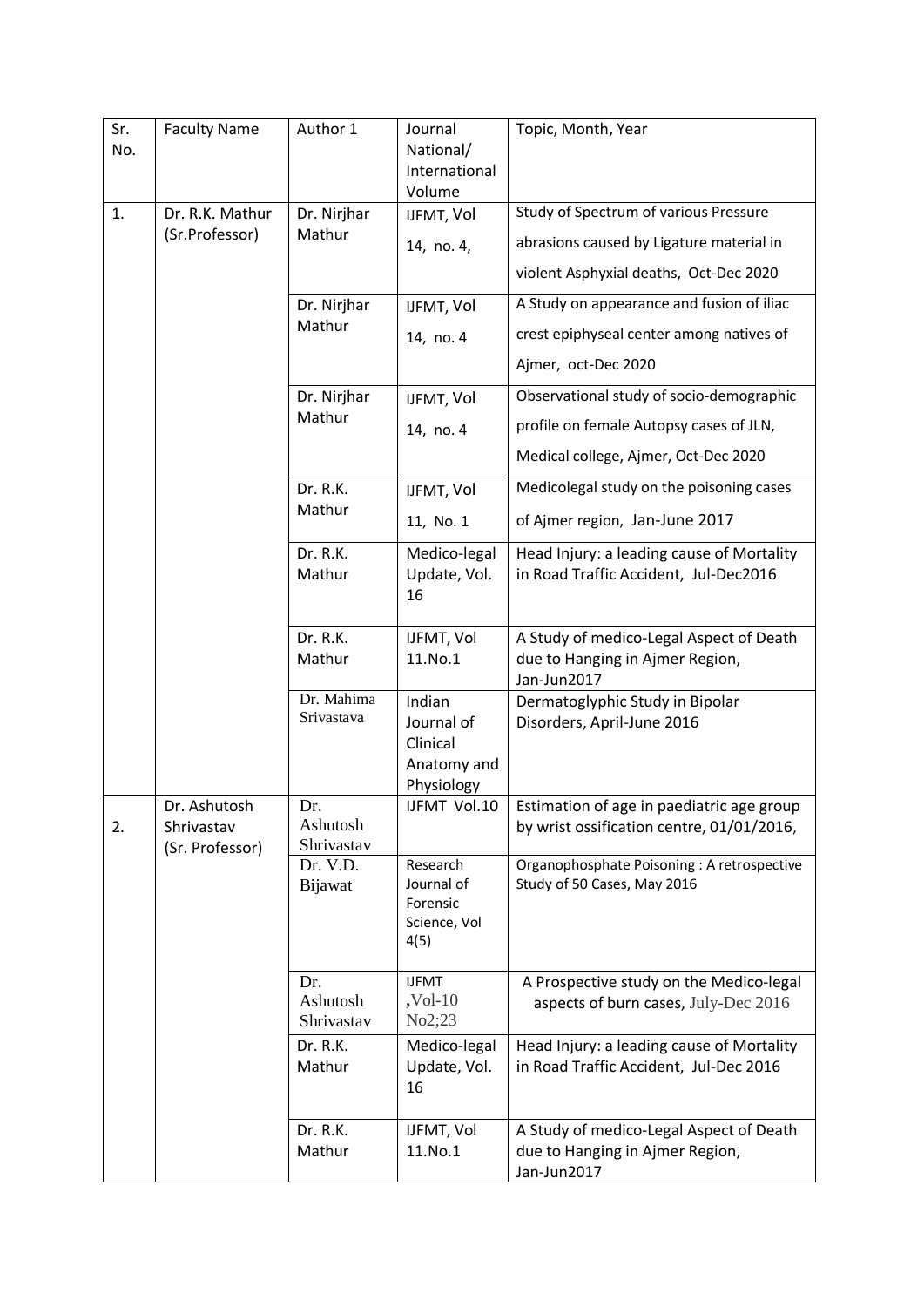| 3. | Dr Kedar Prasad<br>Badgujar<br>(Professor) |                           |                                                                         |                                                                                                                                                                                              |
|----|--------------------------------------------|---------------------------|-------------------------------------------------------------------------|----------------------------------------------------------------------------------------------------------------------------------------------------------------------------------------------|
| 4. | Dr. R.K. Boyal<br>(Assosiate<br>Professor) | Dr. R.K.<br>Boyal         | Medico Legal<br>Update, Vol<br>19                                       | Features of Ligature mark and Fracture in Hanging<br>and Ligature Strangulation cases in Ajmer region<br>population, July-Dec 2019                                                           |
|    |                                            | Dr. R.K.<br>Boyal         | Medico Legal<br>Update, Vol<br>18                                       | Study on Nature of Ligature material, knot type<br>and pattrn of Ligature mark in death cases caused<br>by Hanging & Ligature Strangulation in Ajmer<br>District, July-December 2018         |
|    |                                            | Dr. R.K.<br>Boyal         | Medico Legal<br>Update, Vol<br>18                                       | Socio-Demographic Profile of Violent Asphyxial<br>Death cases in Ajmer, District, July-December<br>2018                                                                                      |
|    |                                            | Kavita<br>Kumari          | IJPAC, Vol 11                                                           | Toxic and trace Elemental load on human body in<br>Ajmer Population correlated with working or living<br>environment: Mini review on status and scope of<br>Forensic Studies, Jan-June, 2016 |
| 5. | Dr V.D. Bijawat<br>(Asstt Professor)       | Dr. Neha<br>Tanwar        | IJMPD, Vol 5,<br>Issue-2                                                | Accidental high voltage electrocution<br>causing abdominal wall blow out bowel<br>evisceration: An unusal presentation, Mar-<br>Feb 2021                                                     |
|    |                                            | Dr V.D.<br>Bijawat        | Peri Pex<br>Indian Journal<br>Research<br>vol. 9, issue 7<br>page 46-48 | Study of Profile of Drowning cases at JLN<br>MC, Ajmer, july 2020                                                                                                                            |
|    |                                            | Dr V.D.<br><b>Bijawat</b> | Research<br>Journal of<br>Forensic<br>Science<br>:VOI-4 (5);1-5         | Organophosphate Poisoning: A retrospective<br>Study of 50 Cases at J.L.N.Medical College,<br>Ajmer, May 2016                                                                                 |
|    |                                            | Dr. R.K.<br>Mathur        | Medico-legal<br>Update, Vol.<br>16                                      | Head Injury: a leading cause of Mortality<br>in Road Traffic Accident, Jul-Dec 2016                                                                                                          |
| 6. | Dr. Sumer Singh<br>(Asstt.<br>Professor)   | Dr. Nirjhar<br>Mathur     | IJFMT, Vol<br>14, no. 4                                                 | Observational study of socio-demographic<br>profile on female Autopsy cases of JLN,<br>Medical college, Ajmer, Oct-Dec 2020                                                                  |